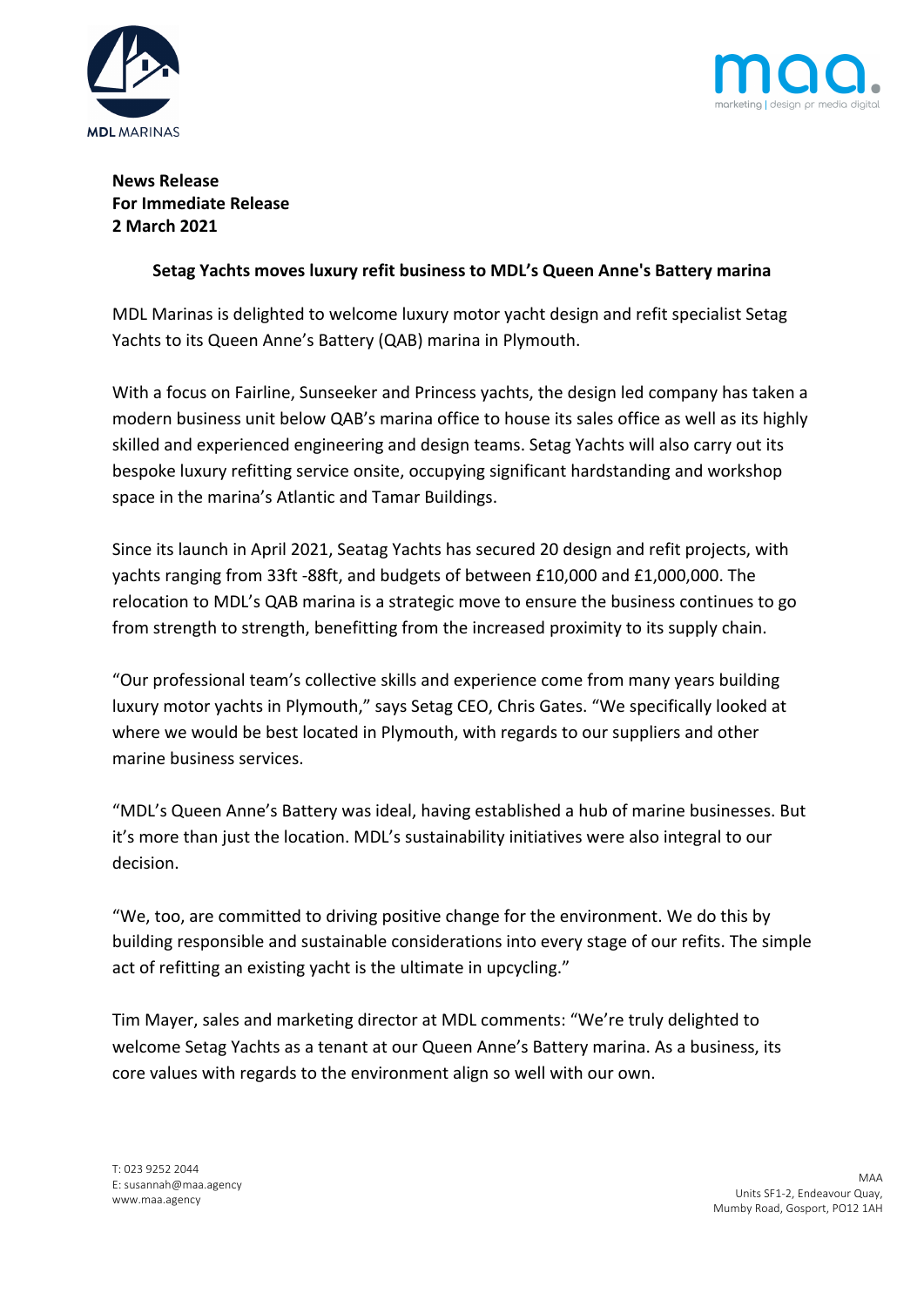



"Setag will also be exhibiting at our Green Tech Boat Show in June. It will be showcasing how it raises the concept of 'refit' to a new level to encourage more people to experience the boating lifestyle on a pre-owned yacht, helping to make boating more sustainable."

Located at the entrance to Plymouth Sound with excellent access from the A38, Queen Anne's Battery has 235 berths for boats up to 18m. There is a wide range of marine trades on site including marine electronics, riggers, GRP repairs and engineers. With a 40-ton Wise hoist, allowing boats to be launched seven days a week, and plenty of storage ashore, the marina offers exceptional boat repair and maintenance facilities for businesses and berth holders alike.

A very limited number of business units are still available for companies interested in modern office space with adjacent hardstanding and/or berthing. For further information contact Tim Mayer via t.mayer@mdlmarinas.co.uk.

For more information on MDL, its marinas, facilities and services visit: www.mdlmarinas.co.uk

For more information on Setag Yachts visit: https://setagyachts.com

**Ends**

## **Notes for editors:**

## **MDL Marinas Group Ltd**

- MDL Marinas Group is the UK's leading marina and water-based leisure provider and one of Europe's largest marina groups, offering members over 120 destinations to cruise to in the UK, France and Spain. Currently MDL Marinas manages 18 UK marinas and one in Spain.
- MDL Holidays is part of the MDL Marinas Group, offering waterside holidays in luxury lodge and holiday park accommodation.
- New to the MDL Marinas Group, MDL Fitness is a range of green gyms where the fitness equipment converts human kinetic energy into electricity.
- MDL Marinas Group is proud to be landlords to over 500 marine businesses, with over 260 staff delivering the unique MDL experience to all berth holders, visitors and commercial partners.
- The company also advises on worldwide marina developments.
- For more information visit www.mdlmarinas.co.uk

## **MAA**

- MAA provides simple, no-nonsense solutions to companies' advertising, PR, media buying and marketing communications needs.
- From brand development to website design, digital marketing to PR, MAA offers a straightforward, knowledgeable and service-orientated approach.

T: 023 9252 2044 E: susannah@maa.agency www.maa.agency

MAA Units SF1-2, Endeavour Quay, Mumby Road, Gosport, PO12 1AH